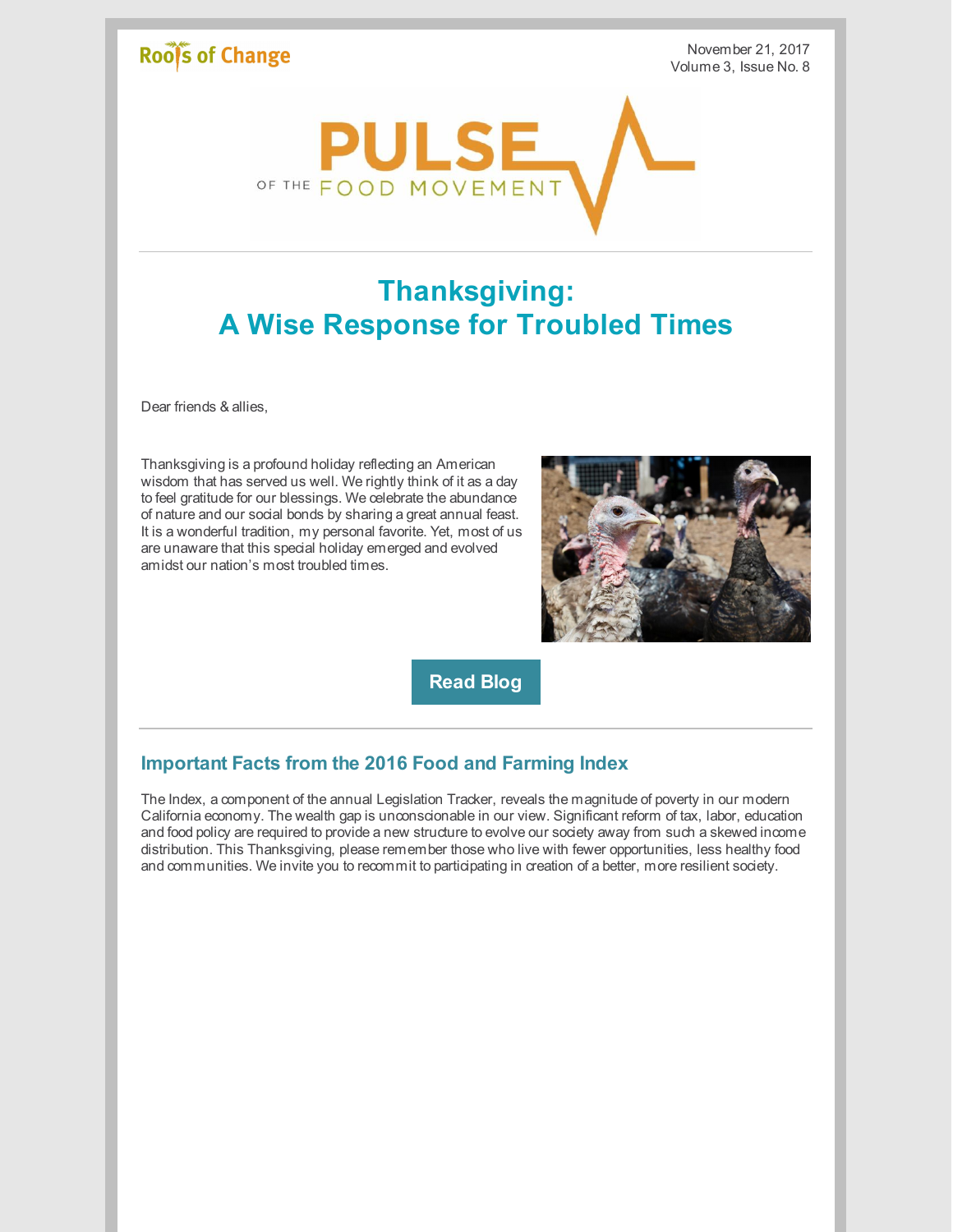

#### **Join us on January 16, 2018 for the release of the 2017 Index, Legislation Tracker & Legislators Scorecard!**

We'll also be announcing two Food and Agriculture Policy Champions who are doing their part to make California healthy and resilient.

**RSVP for the Legislative Tracker Release Party in [Sacramento,](https://www.eventbrite.com/e/2017-legislative-tracker-release-party-tickets-38416857856) January 16, 2018.**



#### **DON'T MISS IT: California Soils Week, Follow It on ROC Social Media**

December 4<sup>th</sup> through 7<sup>th</sup>, California will be celebrating healthy soils, the basis for all the abundance that we enjoy on our Thanksgiving tables. Soil is living and must be fed and cared for like anything we need and love. ROC along with the California departments of Food and Agriculture and Natural Resources and several nonprofit allies, including [CalCAN](http://calclimateag.org/) and [CAFF](http://www.caff.org/), will be participating in events to educate legislators and the media on the need to invest more attention and

resources in the health of our state's soils. ROC will be posting from events all week from Sacramento and Los Angeles. We'll be visiting the Governor's office, legislators, farms, and community gardens to share with you all the good news. Watch for our special email next week with a detailed schedule and watch for #CASoilsWeek on Instagram, Twitter and Facebook.

## **O n g o i n g C a m p a i g n s**

#### **Annual Roots of Change Action Fund Drive!**

Hear Ye Hear Ye: We need your support to make the changes we all want in our food system! **Donors of \$100 or more** will receive a beautiful Roots of Change Tee with the slogan: **Vote for your food!**

IMPORTANT: On the PayPal payment page, see the field below your \$100 or more amount that says "Write a Note *(optional)". In that field, please stipulate Male or Female cut and size (XL, L, M, S).*